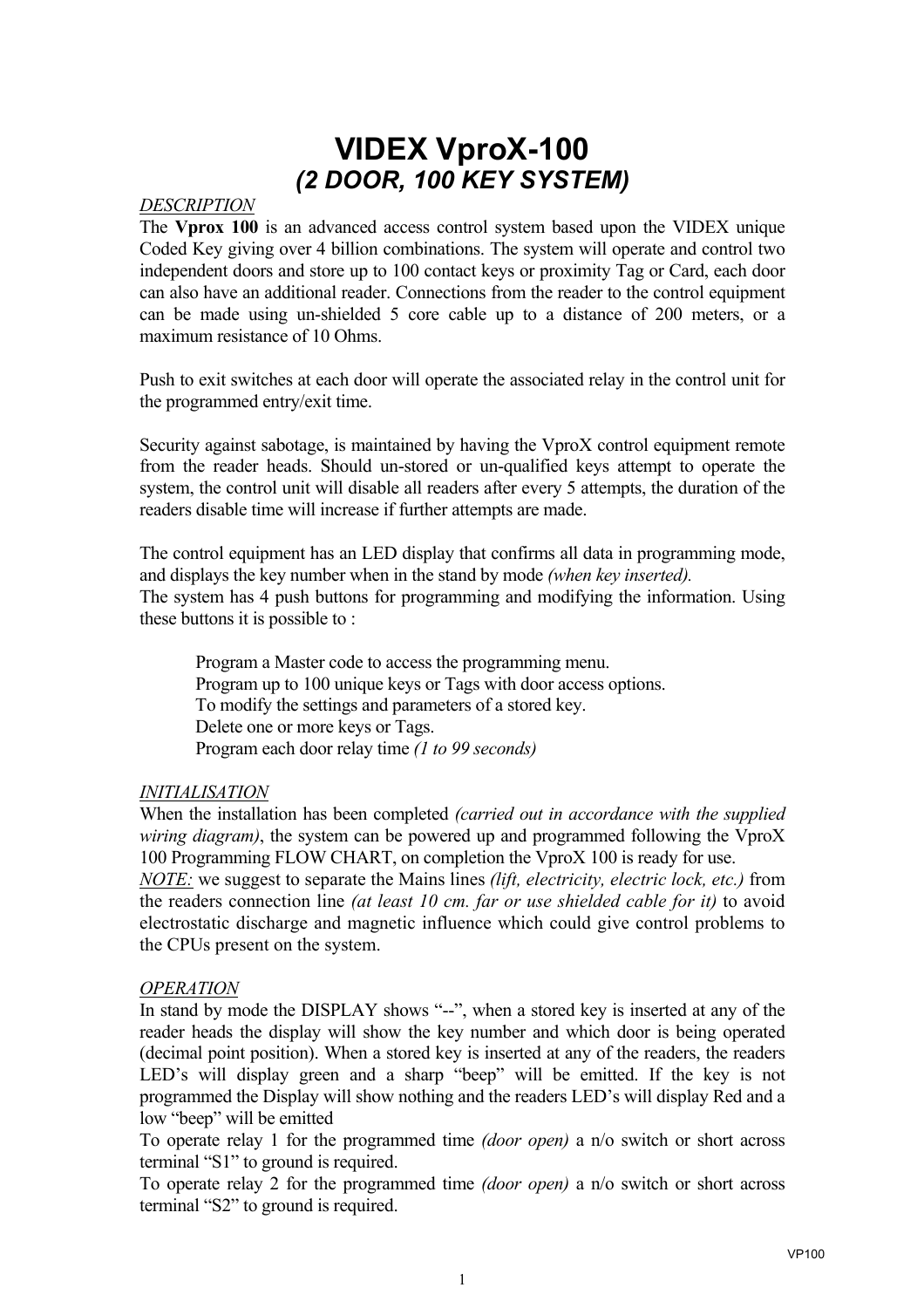### **Programming overview**

The information below is to be used in conjunction with the programming flow chart.

*Standby :* (The display shows [**--**])

*Master code :* The master code allows access to the programming menu. The preset factory master code is 4 times the arrow right key.

To move through the modes, use the arrow right key.

*New master code :* (The display shows [**n.c.**]) The master code can be any combination of the four keys on the cpu. The master code must be four keys. If you want to keep the existing master code, you must key that code in again.

*Reading a key or Tag:* (The display shows [**rd**])

In this mode, when you present a key to the on board reader head, the key number will appear on the display. (NOTE : If the key or Tags is not programmed, the display will go blank).

#### *Storing a new key or Tag:* (The display shows [**St.**])

After pressing one of the up arrow keys, the display will show the number of the  $1<sup>st</sup>$  free location (if available); press enter to confirm or select another number by pressing the up arrow keys. (NOTE : If when you press enter you hear a long beep, that number is already taken and you must choose another number).

After pressing enter, you may select using the up arrow keys, which door the key has access to. (Default : both doors on). The doors are indicated by the decimal points on the display. When the decimal point is showing, the key has access through that door. The decimal points are toggled on and off using the up arrow keys.

After selecting the doors, simply present the key to the on board reader head, the key is stored.

## *Deleting the key or Tag:* (The display shows [**CL.**])

You do not need the key to delete it.

Simply select the key number to delete using the up arrow keys and press enter. The key is now deleted.

*Setting lock open time for door one :* (The display shows [**t.1**]) Use the up arrow keys to select the time in seconds and then press enter.

*Setting lock open time for door two :* (The display shows [**t.2**]) Use the up arrow keys to select the time in seconds and then press enter.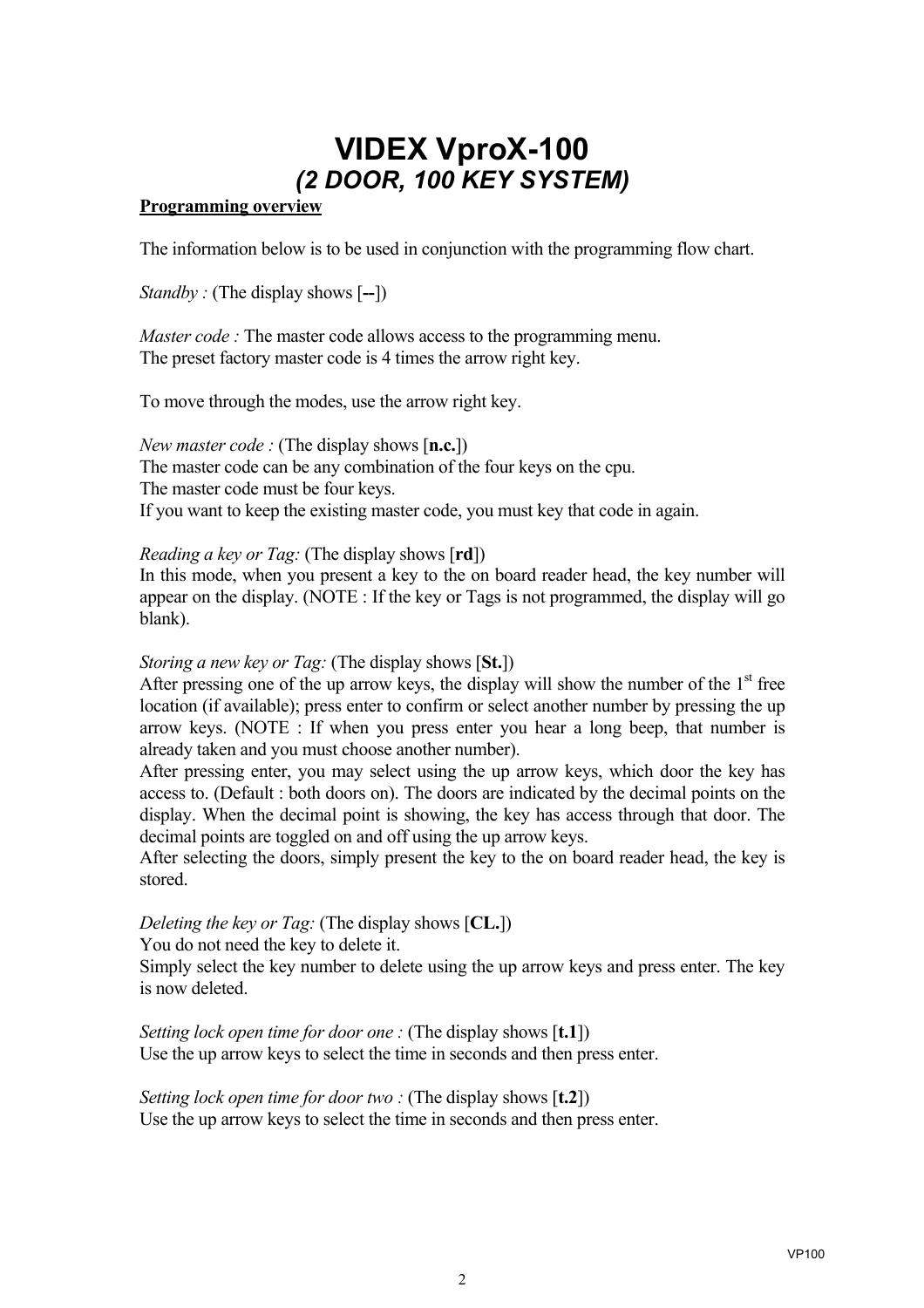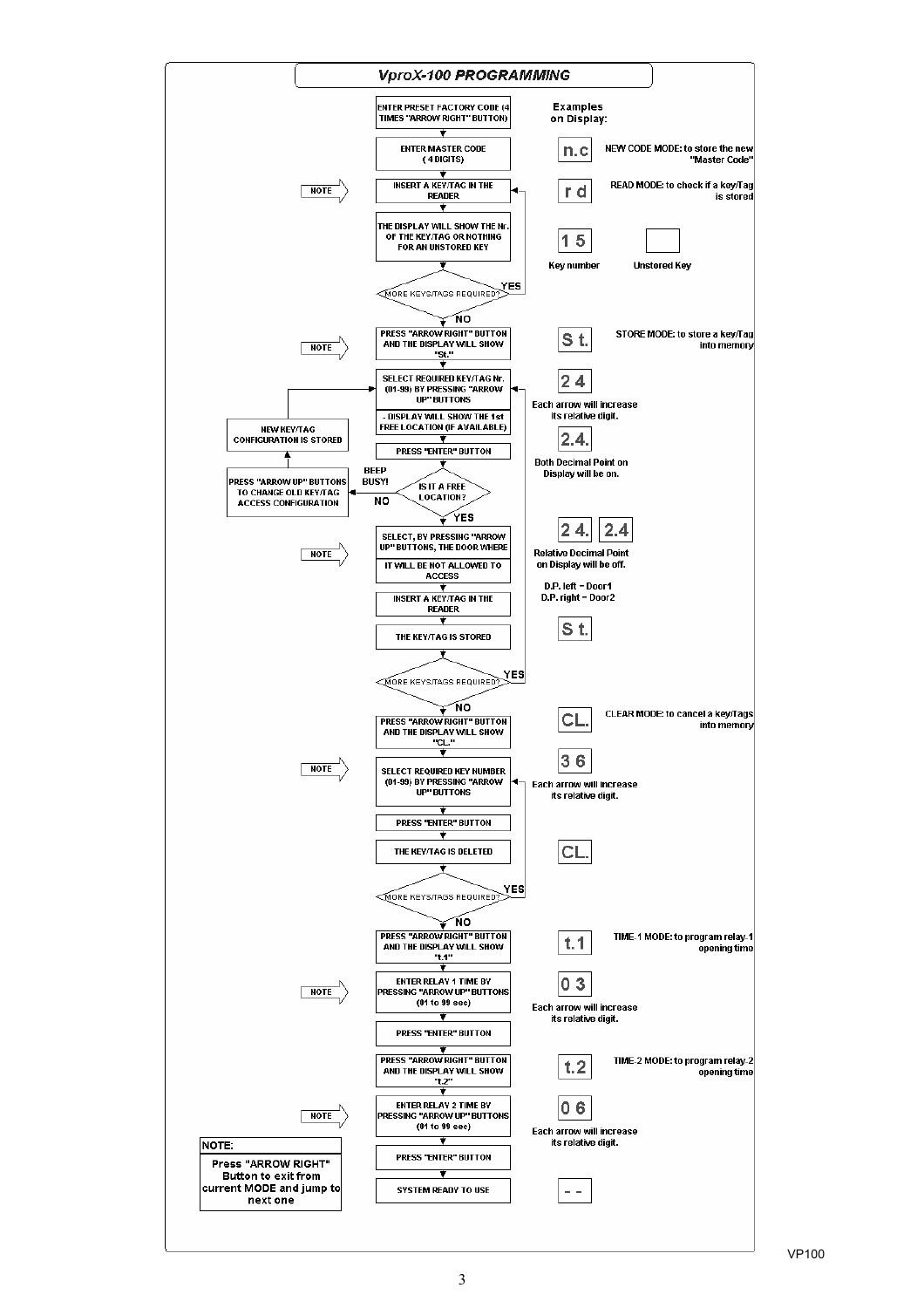*Lock release back EMF protection :* A diode must be fitted across the terminals on the lock release to suppress back EMF voltages. The diagram below shows the polarity of the diode when fitted to the release.



## **Connections**

| $+12V$          | + supply input                              |  |
|-----------------|---------------------------------------------|--|
|                 | <b>Negative</b>                             |  |
| S1              | Door one push to exit trigger. (Short to -) |  |
| S <sub>2</sub>  | Door two push to exit trigger. (Short to -) |  |
| NO <sub>1</sub> | Normally open contact (Door one)            |  |
| NC <sub>1</sub> | Normally closed contact (Door one)          |  |
| C1              | Common contact (Door one)                   |  |
| NO <sub>2</sub> | Normally open contact (Door two)            |  |
| NC <sub>2</sub> | Normally closed contact (Door two)          |  |
| C <sub>2</sub>  | Common contact (Door two)                   |  |
| LG1             | Green LED's (Door one)                      |  |
| LR <sub>1</sub> | Red LED's (Door one)                        |  |
| RK <sub>1</sub> | Serial data (Door one)                      |  |
|                 | Negative (Door one)                         |  |
| LG <sub>2</sub> | Green LED's (Door two)                      |  |
| LR <sub>2</sub> | Red LED's (Door two)                        |  |
| RK <sub>2</sub> | Serial data (Door two)                      |  |
|                 | Negative (Door two)                         |  |

#### *Technical Specification*

| 100 keys or Tags     |
|----------------------|
|                      |
| 4                    |
| $12V$ DC $+/- 10\%$  |
| Approx. 100mA        |
| 200mA max.           |
| $-10 + 50$ C degrees |
| 5A 30VDC Dry contact |
|                      |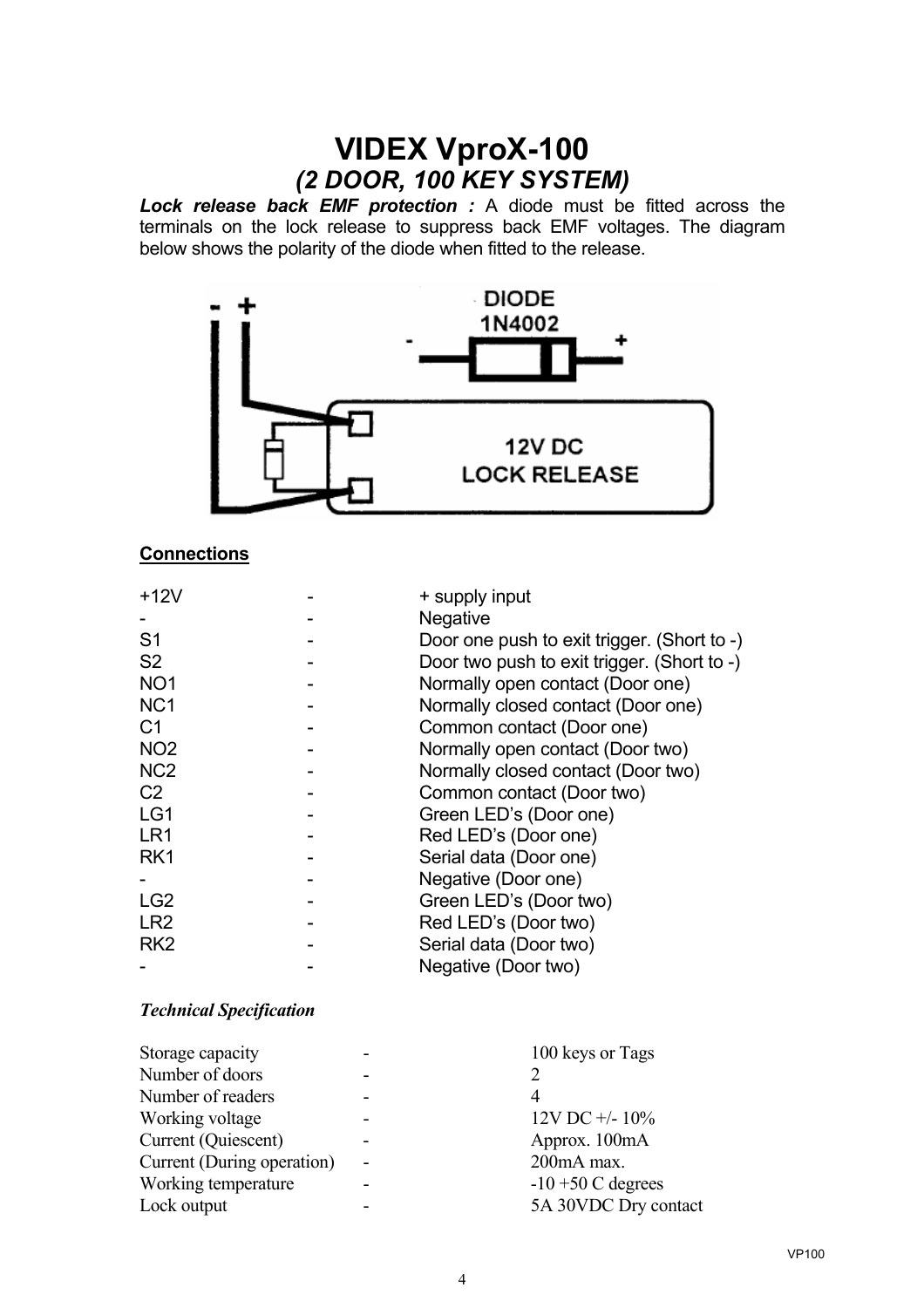### **Trouble shooting guide**

*The display does not show [--] when you power up :* Check the voltage across  $+12 \&$  - on the cpu. Disconnect everything except the supply into the CPU and check again. (If the fault goes away check all connections and wiring again).

*The reader head is only showing red in standby :*

Check the LG1/2 connection from the cpu to the reader head for breaks. Check the voltage across  $LG1/2 \& -$  (This should be 8V DC). Do this check at the CPU with both the Read head connected and disconnected.

## *The reader head is only showing green in standby :*

Check the LR1/2 connection from the cpu to the reader head for breaks. Check the voltage across LR1/2  $&$  - (This should be 8V DC). Do this check at the CPU with both the Read head connected and disconnected.

*The LED's on the read head are on but do not change state when a key is presented :* Check terminal RK1/2 for continuity and possible shorts to other wires.

*Reader head is going green when a key or Tag is inserted but the door is not opening :* Check the relay is operating on the CPU. If the relay is operating : Check with a volt meter the voltage across the lock release when the relay has energized.

If the correct voltage is there, replace the release. If not, check the cables from the release, back to the relay.

*The reader head is dead :* Check the - terminal to the reader head for continuity. Check the reader head connections for shorts. Check the CPU is powered up.

*The key has been programmed but the reader head is going red.* Check the key or Tag is programmed by using the read key mode on the CPU. Check in the programming that the door has not been switched off.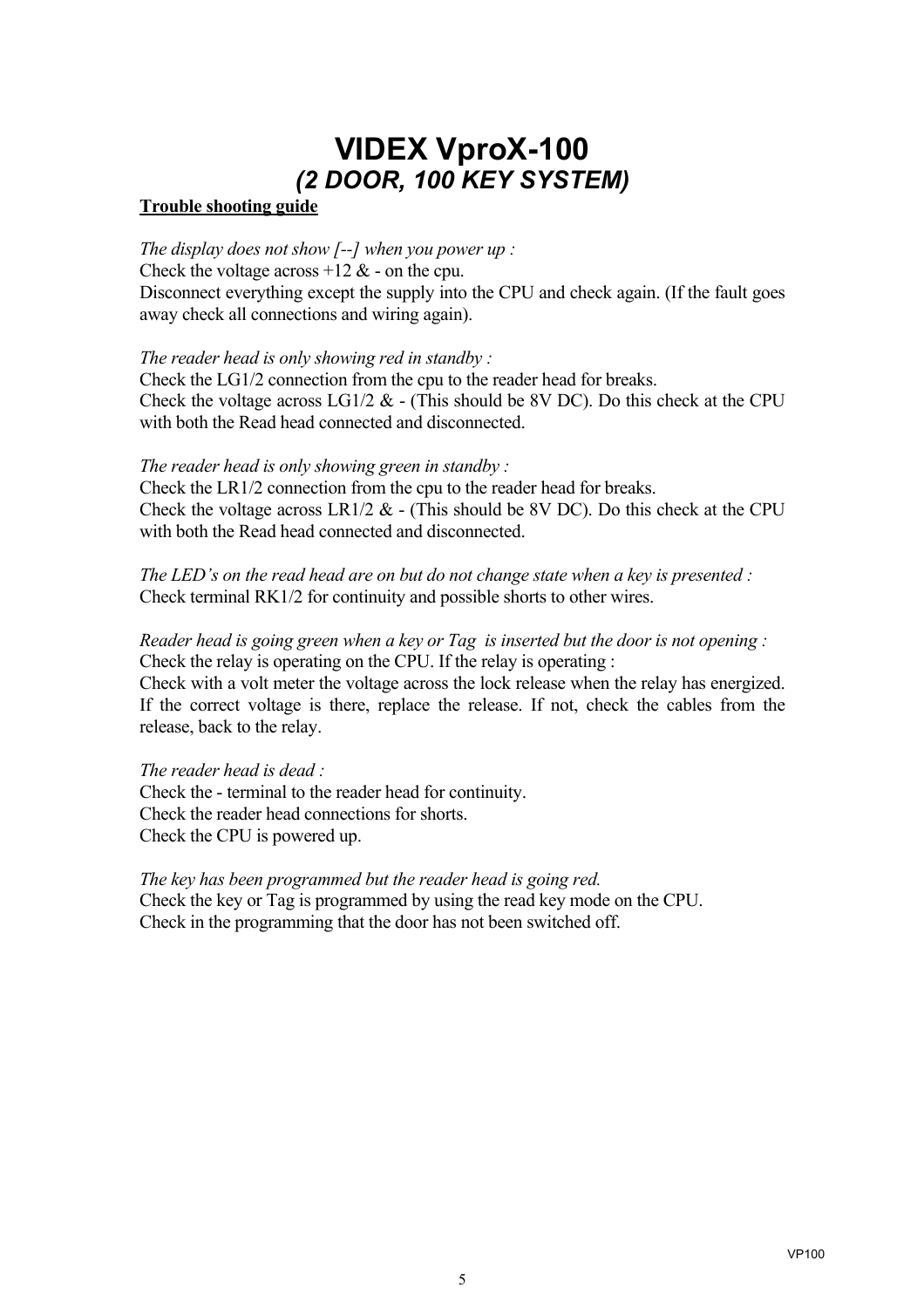